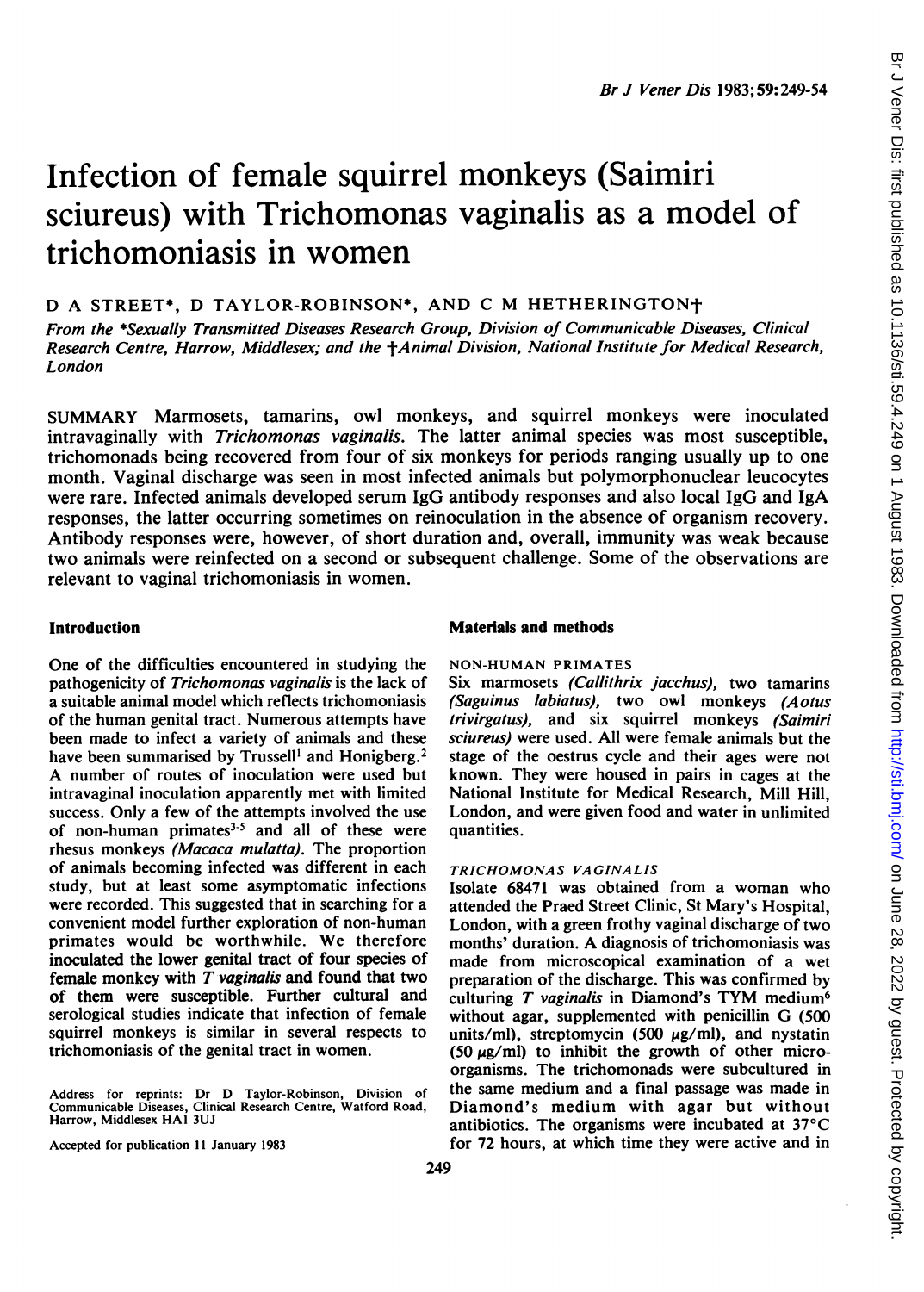the logarithmic phase of growth. No contaminating bacteria were found in the culture by subculturing to blood-agar medium and incubating aerobically and anaerobically. The trichomonads were harvested by centrifugation at 1000  $\times$  g for five minutes and the number of motile trichomonads in the gelatinous pellet was estimated in a haemocytometer. These organisms were used to inoculate the animals.

#### INOCULATION PROCEDURES

A few animals were anaesthetised by intramuscular injection of alphaxalone (Saffan; Glaxo) 12 mg/kg body weight. Usually, however, marmosets and squirrel monkeys were not anaesthetised but inoculated while being restrained in a supporting device. The inoculum, prepared as described previously, was introduced into the vagina through a sterile cat catheter cut to approximately 15 cm. Each marmoset and tamarin received 0-3 ml of the inoculum containing  $3 \times 10^5$  motile trichomonads. The larger owl and squirrel monkeys received  $0.5$  ml-The larger owl and squirrel monkeys received 0.5 ml—that is, about  $5 \times 10^5$  trichomonads. After inoculum was placed in 5 ml of Squires' medium<sup>7</sup> and incubated at 37°C to check the viability of the organisms.

In one experiment  $T$  vaginalis organisms, isolated in Diamond's medium from one of the squirrel monkeys, were allowed to multiply for 48 hours. Then they were concentrated to about  $10<sup>7</sup>$  motile organisms per ml by centrifugation and  $0.5$  ml introduced into the vagina of unanaesthetised squirrel monkeys. A gelatine sponge measuring  $0.3 \times 1.0$  cm was inserted in the vagina at the same time as the inoculum to help to prevent its leakage.

Two squirrel monkeys serving as controls received  $0.5$  ml of Diamond's medium alone by intravaginal inoculation.

#### SAMPLING AND CULTURE PROCEDURES Culture and identification of T vaginalis

Vaginal secretions were collected at least three times before inoculation of the monkeys with  $T$  vaginalis and at intervals thereafter by means of sterile calcium-alginate swabs (Calgiswab type 1; Inolex, Glenwood, Illinois, USA). Each swab was agitated in 5 ml of Squires' medium in a bijou at room temperature. The bijoux were either transferred directly to the laboratory at the Clinical Research Centre, there being an interval of two hours at room temperature, or incubated at 37°C for two days before being transferred. All cultures were incubated at 37°C for up to two weeks and were examined each day for motile trichomonads by transmitted-light micro-

# په<br>L<br>D A Street, D Taylor-Robinson, and C M Hetherington <

#### Bacteriological tests

Vaginal specimens taken with calcium-alginate swabs were examined by conventional bacteriological  $\frac{1}{2}$ <br>culture procedures.<br>Vaginal pH values<br> $\frac{1}{2}$ <br> $\frac{1}{2}$ <br> $\frac{1}{2}$ <br> $\frac{1}{2}$ <br> $\frac{1}{2}$ <br> $\frac{1}{2}$ <br> $\frac{1}{2}$ <br> $\frac{1}{2}$ <br> $\frac{1}{2}$ <br> $\frac{1}{2}$ <br> $\frac{1}{2}$ <br> $\frac{1}{2}$ <br> $\frac{1}{2$ culture procedures.

#### Vaginal pH values

The pH of the vaginal secretions of some squirrel  $\ddot{\mathbf{a}}$  monkeys before inoculation was assessed by using  $\ddot{\mathbf{a}}$ monkeys before inoculation was assessed by using pH indicator paper (ROTA 4.5-7.5; May and Baker  $\frac{1}{10}$ <br>Ltd).<br>Assessment of inflammatory cell response Ltd).

#### Assessment of inflammatory cell response

Þ Vaginal material was collected using a calciumalginate swab, spread on a clean glass slide, and  $\overline{Q}$ allowed to dry. The smear was fixed in methanol for  $\frac{a}{4}$ 20 minutes and stained with Giemsa's stain before  $\frac{1}{2}$ being examined microscopically.

#### Glycogen in vaginal cells

being examined microscopically.<br>
Glycogen in vaginal cells<br>
Dried smears of vaginal material were occasionally<br>
stained with periodic acid Schiff (PAS) stain to assessed<br>
the glycogen content of the epithelial cells.<br>
Seru stained with periodic acid Schiff (PAS) stain to assess the glycogen content of the epithelial cells.

#### Serum samples for antibody tests

 $\frac{A}{2}$ <br>An approximate 2 ml volume of blood was removed  $\frac{A}{2}$ <br>from the femoral vein of each squirrel monkey. from the femoral vein of each squirrel monkey before vaginal inoculation and at intervals thereafter. The sera were separated and stored at  $-70^{\circ}$ C.

#### Vaginal secretions for antibody

These were collected by insertion of a sponge (Weckcel surgical sponge; Edward Weck Co Ltd, South Carolina, USA), measuring approximately $\subsetneq$  $0.2 \times 0.5$  cm, into the vagina. The sponges were  $\frac{3}{6}$ stored at  $-70^{\circ}$ C before the contents were expressed  $\infty$  into 150 µl of phosphate-buffered saline containing. into 150  $\mu$  of phosphate-buffered saline containing 4% bovine serum albumin and 0.01% Tween 20. This solution was tested for antibody. on Jener Dis: Irist published as 10.1136/sti.59.4.249 on 1 August 1983. Downloaded from Artp://sti.bmj.com/ Br Zb, 2022. Dy guest. Protected by copyright.

#### ANTIBODY STUDIES

Sera were tested for IgG antibody to  $T$  vaginalis using an enzyme linked immunosorbent assay ิง (ELISA) which had been used previously to detect of<br>antibody to T vaginalis in the sera of women.<sup>8</sup> do<br>Vaginal secretions were tested for IgA and IgG of<br>antibodies to T vaginalis by the same procedure.<br>Series antibodies antibody to  $T$  vaginalis in the sera of women.<sup>8</sup> Vaginal secretions were tested for IgA and IgG antibodies to  $T$  vaginalis by the same procedure.

.<br>8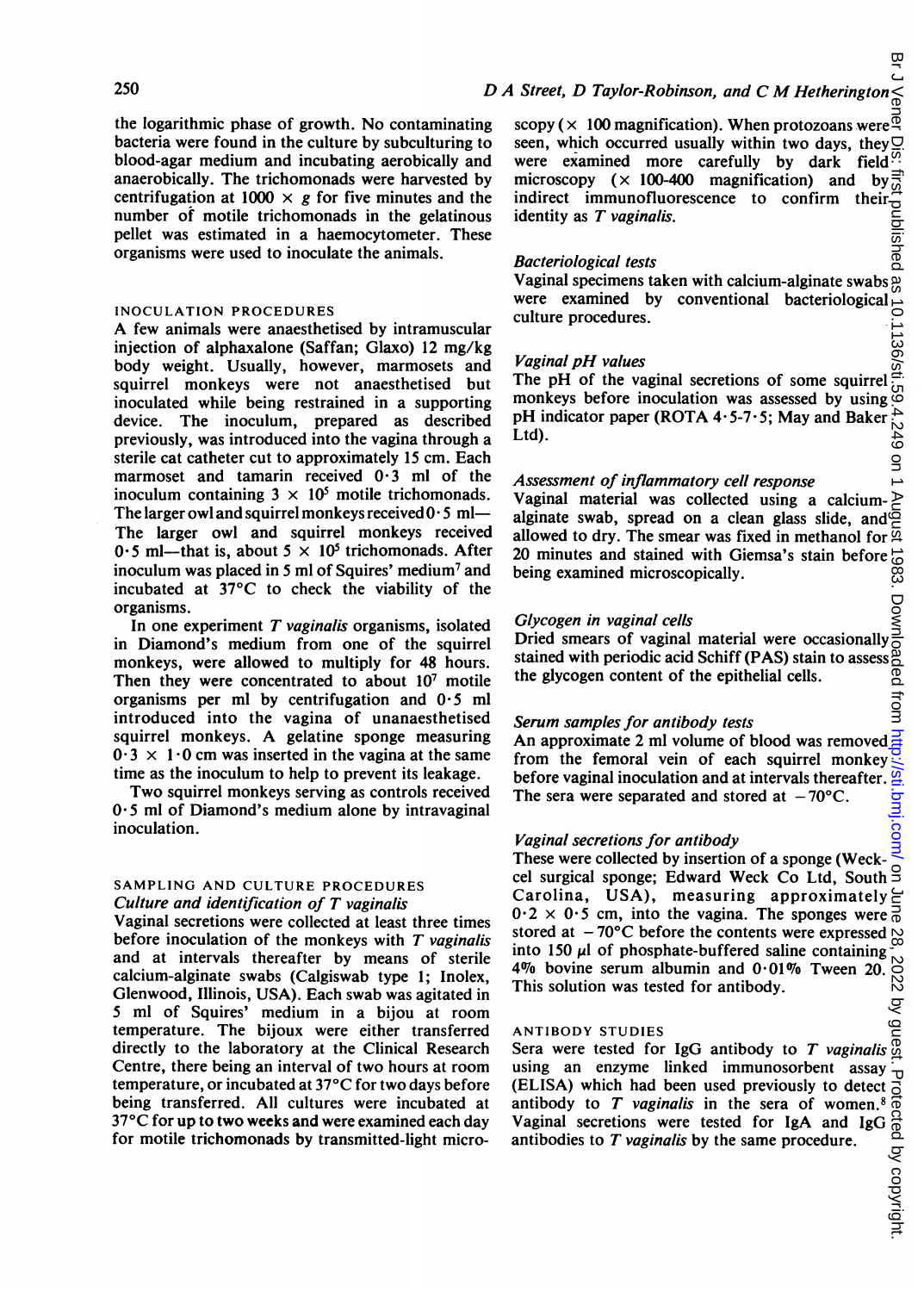#### **Results**

#### INOCULATION OF MARMOSETS, TAMARINS, AND OWL MONKEYS

Six marmosets and two tamarins were inoculated intravaginally with  $T$  vaginalis, but it was not recovered from any of the animals despite seven attempts at isolation from each of them over a period of <sup>17</sup> days. T vaginalis was isolated from one owl monkey only on day 6 after inoculation, but it was never recovered from the other owl monkey despite nine attempts at recovery over 36 days.

#### INOCULATION OF SQUIRREL MONKEYS

In contrast to the almost complete failure to recover T vaginalis from the monkeys mentioned previously, trichomonads were isolated from four of six squirrel monkeys and the results for individual animals are given in table <sup>I</sup> and below.

#### Monkey A

*Isolation of T vaginalis*—It was isolated on days  $1$ , 3, 6, 10, 13, 20, and 34 after inoculation. This was followed by seven negative culture attempts and the monkey was reinoculated 77 days after the first inoculation. Trichomonad-positive cultures were not obtained until 12 days after inoculation and required incubation at 37°C for 10 days before motile organisms were seen. They were recovered, however, for up to 28 days after this inoculation. The animal was inoculated for a third time, 126 days after its second inoculation, but 10 isolation attempts over 12 weeks were negative. The monkey was then caged with one male and five female culture-negative squirrel monkeys and  $T$  vaginalis was isolated five weeks later. This was followed by seven negative isolation attempts over nine days but trichomonads were isolated on three occasions four weeks later after sterile medium had been introduced into the vagina.

Vaginal discharge—This was noticed one month after inoculation. It continued up to and after the second inoculation and became more pronounced and persisted after the third.

Antibody response-A serum IgG antibody titre of 1/128, recorded one month after inoculation, diminished to 1/32 seven days before the second inoculation. A titre of 1/512 was recorded <sup>82</sup> days after this. The titre had diminished to 1/<8 44 days thereafter, at the time of the third inoculation, and did not increase subsequently. However, both secretory IgA and IgG antibodies, not previously sought, increased in titre from 1/<25 to 1/1600 two weeks after the third inoculation and had diminished to their original values after 12 weeks.

#### Monkey B

Isolation of  $T$  vaginalis-It was isolated on days 12, 28, and 51 after inoculation. This was followed by three negative culture attempts and the monkey was reinoculated 126 days after the first inoculation. Trichomonads were then recovered on seven occasions over 28 days. Ten negative culture attempts were followed by a third inoculation 24 weeks after the second. Six isolation attempts over three weeks, however, failed to recover  $T$  vaginalis.

Vaginal discharge-This was observed only after the second inoculation during which time  $T$  vaginalis was recovered most frequently. The discharge continued for 19 weeks and did not recur after the third inoculation.

Antibody response-No serum IgG antibody response was detected after the first inoculation but four weeks after the second inoculation the serum IgG titre increased from 1/<8 to 1/1024. Furthermore, the titre of secretory IgG increased from 1/<25 to 1/800 and the titre of secretory IgA increased from 1/<25 to 1/400. Eight weeks later, however, the titres of both serum and secretory antibodies had diminished to their original values.

|        |                                                             |           |              |           |                       |              | Antibody response* |          |  |  |
|--------|-------------------------------------------------------------|-----------|--------------|-----------|-----------------------|--------------|--------------------|----------|--|--|
|        | Duration (days) of infection<br>after indicated inoculation |           |              |           |                       |              | Local              |          |  |  |
| Monkey | First                                                       | Second    | <b>Third</b> | Fourth    | Vaginal<br>discharge* | Serum<br>IgG | IgG                | IgA      |  |  |
| A      | 34                                                          | 28        | $(+)$        | <b>NA</b> | $+ +$                 | ÷            | (+)‡               | $^{(+)}$ |  |  |
| в      |                                                             | 28        |              | NA        | $+ +$                 |              |                    |          |  |  |
| с      | 20                                                          |           |              |           |                       |              | $(+)$              | (+)      |  |  |
| D      | $(+)$ §                                                     | <b>NA</b> | <b>NA</b>    | <b>NA</b> |                       |              | NT                 | NT       |  |  |
| E      |                                                             |           |              | NA        |                       |              | $(+)$              | $^{(+)}$ |  |  |
| F      |                                                             |           | <b>NA</b>    | <b>NA</b> |                       |              |                    |          |  |  |

TABLE <sup>I</sup> Observations on six squirrel monkeys inoculated intravaginally with T vaginalis

\*See text for details.  $NA = not$  attempted  $NT = not$  tested

tRecovery of trichomonads after caging with other monkeys and also after installation of medium (see text)

 $(+)$ Antibody responses not associated with recovery of trichomonads

§Recovery of trichomonads after caging with other monkeys (see text)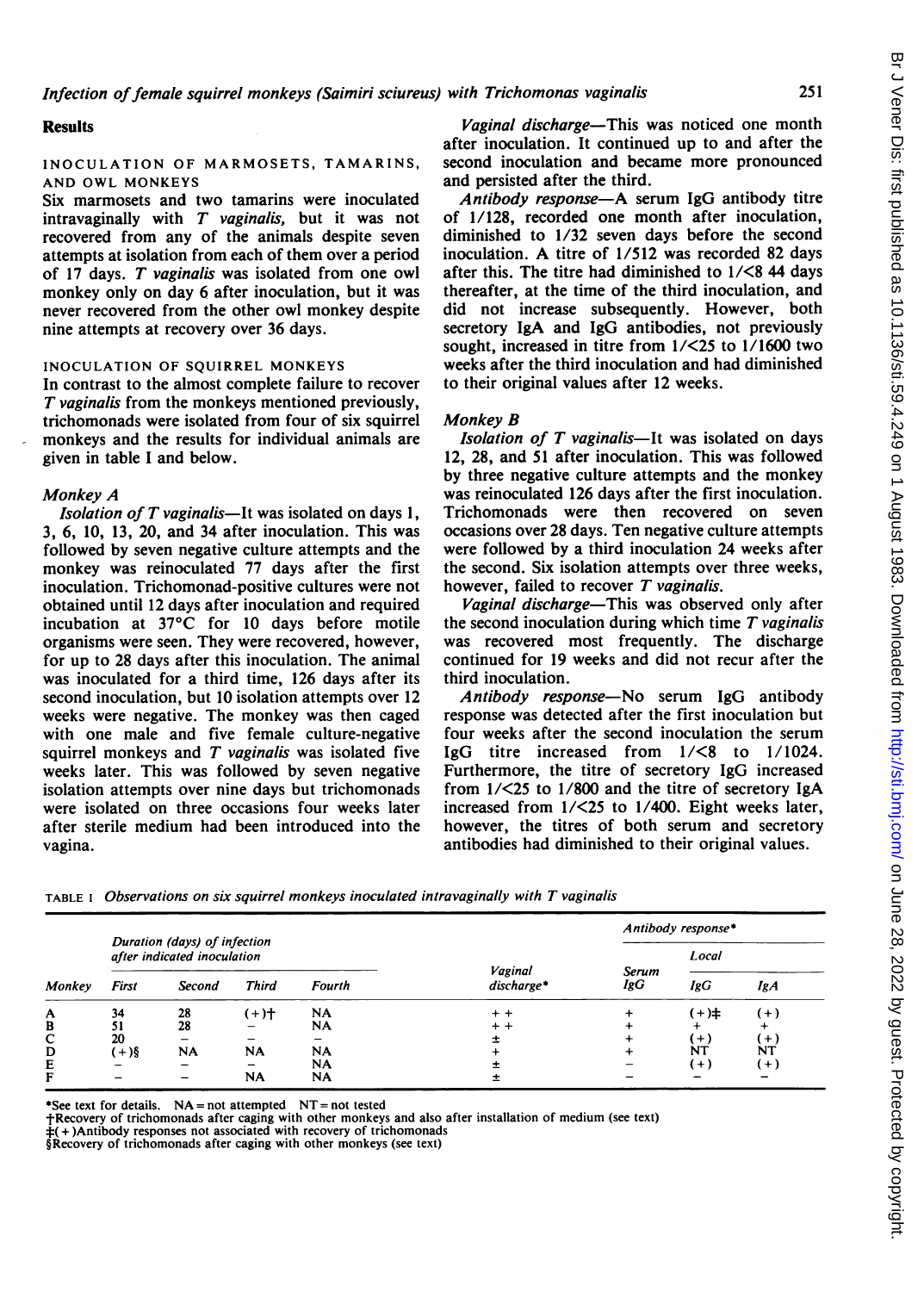### $D$  A Street,  $D$  Taylor-Robinson, and  $C$  M Hetherington

252

### Monkey C

Isolation of  $T$  vaginalis—It was isolated only on days 6 and 20 after inoculation, 10 attempts to isolate the trichomonads thereafter over a period of seven weeks being unsuccessful. Reinoculations 11, 29, and 57 weeks after the first inoculation did not result in further infections, as gauged by 32 unsuccessful attempts to recover the organisms.

Vaginal discharge-A slight discharge occurred for about one week after the third inoculation but not before or after.

Antibody response-A serum IgG antibody titre of 1/1024 was recorded five weeks after the first inoculation. This titre was not maintained after the reinoculations and had diminished to 1/64 23 weeks after the first inoculation and to 1/<8 after 33 weeks. Secretory antibody was not sought until the third inoculation. Thereafter, over a period of two weeks, the secretory IgG and IgA titres increased from  $1/\leq 25$  to  $1/800$  and  $1/100$  respectively but had diminished to their original values after 12 weeks.

#### Monkey D

Isolation of  $T$  vaginalis-After inoculation eight attempts to recover  $T$  vaginalis during four weeks failed. However, seven and 13 weeks after caging with one male and five female culture-negative squirrel monkeys, mentioned previously with regard to monkey A, trichomonads were isolated from the vagina. They were not recovered thereafter, depite 12 isolation attempts, nor after instillation of medium into the vagina 20 weeks after caging with the other monkeys.

Vaginal discharge-This was noted at the same time as the first recovery of  $T$  vaginalis. It persisted for one week and was not detected before or after.

Antibody response-The serum IgG antibody titre increased from 1/<8 to 1/128 at the time of the first recovery of  $T$  vaginalis; six and nine weeks later the titres were 1/512 and 1/64 respectively.

#### Monkey E

This monkey was inoculated on three occasions, at intervals of 18 and 24 weeks, but  $T$  vaginalis was not recovered despite <sup>32</sup> isolation attempts. A slight discharge, which lasted for about seven days, was noted after the second inoculation. Serum IgG antibody was not detected at any time. Secretory IgG and IgA antibody titres, however, increased from  $1/\leq 25$  to  $1/400$  and  $1/800$  respectively two weeks after the second inoculation and diminished to their original values 10 weeks later.

#### Monkey F

This monkey was inoculated on two occasions, 23 weeks apart, but  $T$  vaginalis was not recovered

፵ despite 23 isolation attempts. Three days after the  $\frac{a}{n}$  second inoculation. however, it developed a  $\overline{O}$ second inoculation, however, it developed a ā discharge which persisted for two weeks. Neither  $\frac{3!}{1!}$ <br>serum IgG nor secretory IgG or IgA antibodies were  $\frac{3!}{1!}$ <br>detected at any time.<br>Monkeys serving as controls<br>T vaginalis was not isolated from two squirrel serum IgG nor secretory IgG or IgA antibodies were detected at any time.

#### Monkeys serving as controls

 $T$  vaginalis was not isolated from two squirrel monkeys inoculated intravaginally with Diamond's as 10.1136/st medium only. Furthermore, they did not develop a vaginal discharge nor antibody responses.

#### OTHER FEATURES

on Jener Dis: htst published as 10.1136/sti.59.4.249 on 1 August 1983. Downloaded from Dithtp://sti.bmj.com/ Br Zb, 2022. Dy guest. Protected by copyright. None of the monkeys inoculated with  $T$  vaginalis appeared clinically ill. Examination of Giemsastained vaginal smears indicated that despite an discharge there was no polymorphonuclear leucocyte response in any of the animals. PAS-stained smears failed to show any  $\leq$ difference between the glycogen content of the epithelial cells of those monkeys which became Augl infected and those which did not. The vaginal pH of all monkeys before inoculation was about  $6.5-7.0$ , as င္တ was the pH of inoculated but uninfected animals. Only monkey D was tested when culture-positive, and the vaginal pH was found to be  $\leq 6.5$ . Examination of the vaginal bacterial flora of four of Examination of the vaginal bacterial flora of four of  $\frac{1}{5}$ <br>the monkeys (table II) showed that there was little  $\le$ <br>difference between the flora of the monkey which difference between the flora of the monkey which was infected (B) at the time of examination and those of the normal human vagina, lactobacilli were never isolated.

| <b>Bacteria</b> isolated                                                                                               | A<br>(None*) | R<br>(Slight*) | c<br>$(None^*)$ | E<br>(Moderate <sup>*</sup>                                 |
|------------------------------------------------------------------------------------------------------------------------|--------------|----------------|-----------------|-------------------------------------------------------------|
| Enterococci                                                                                                            |              |                |                 |                                                             |
| <b>Staphylococcus</b>                                                                                                  |              |                |                 |                                                             |
| epidermidis                                                                                                            |              |                |                 |                                                             |
| Proteus spp                                                                                                            | ±<br>$+ +$   |                |                 |                                                             |
| Eubacterium spp<br>Pasteurella intermedius $\pm$                                                                       |              |                |                 |                                                             |
| Pasteurella anaerobius                                                                                                 | ±            |                |                 |                                                             |
| Green streptococci                                                                                                     |              |                | ±               |                                                             |
| Escherichia coli                                                                                                       |              | $+ +$          |                 |                                                             |
| <b>Bacteroides fragilis</b>                                                                                            |              |                |                 |                                                             |
| Trichomonas vaginalis                                                                                                  |              | +              |                 |                                                             |
| *Discharge at time of examination<br>$-$ to + + + = no growth to profuse growth on culture plates<br><b>Discussion</b> |              |                |                 |                                                             |
|                                                                                                                        |              |                |                 | It seems that it is difficult to establish infection of the |

#### Discussion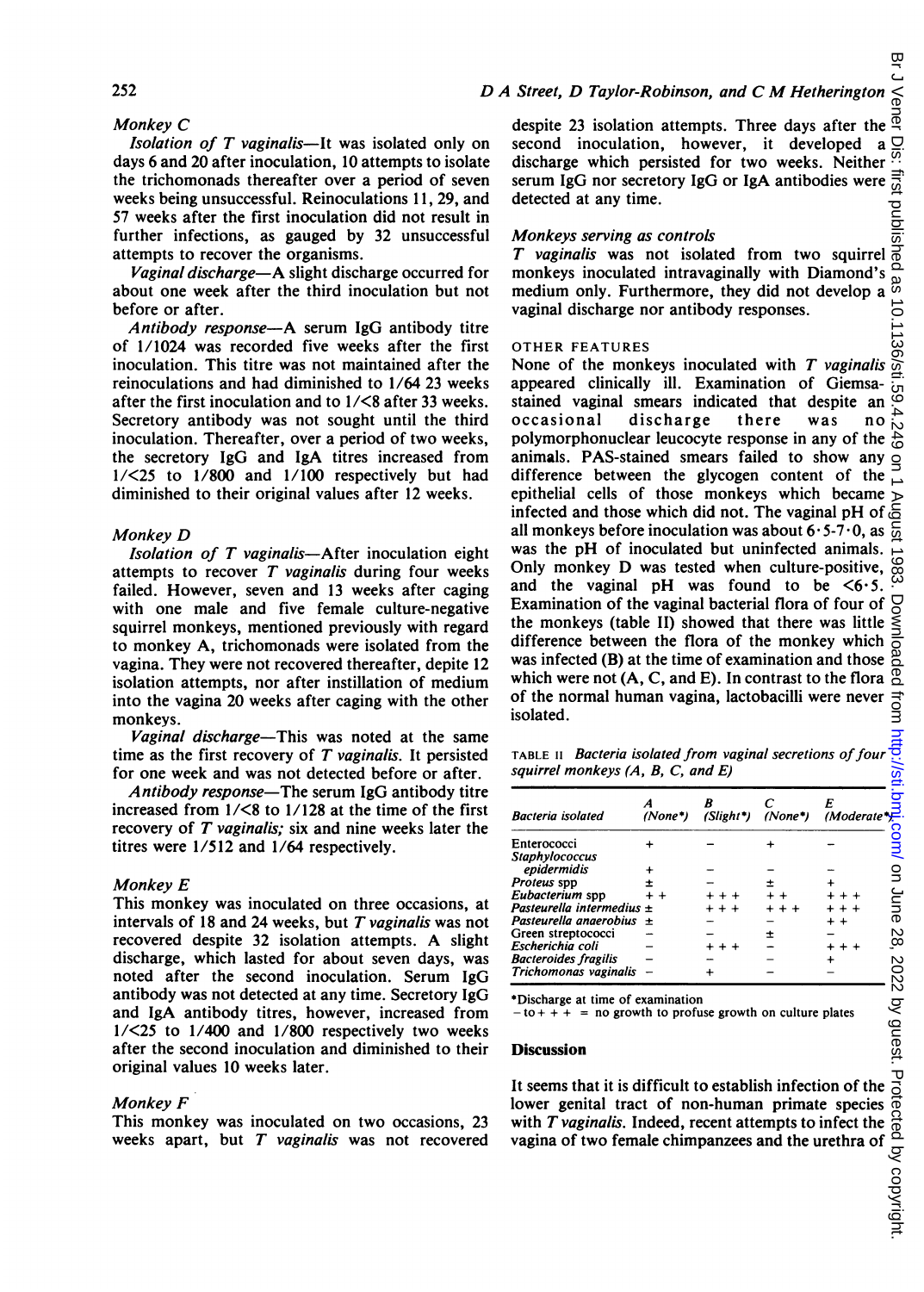two male chimpanzees with inocula containing  $5 \times 10^5$  actively motile T vaginalis organisms failed (D Taylor-Robinson, unpublished observations). Our success in showing that squirrel monkeys are susceptible to infection of the lower genital tract with T vaginalis is, therefore, of interest particularly since the model has several similarities with vaginal trichomoniasis in women. T vaginalis was isolated from four of the six squirrel monkeys for periods ranging from 20 to 51 days and was accompanied usually by a vaginal discharge and by an antibody response. In common with the disease in humans the most efficient method of diagnosis was by culture rather than by examination of a wet preparation or a stained smear.<sup>10</sup> It is noteworthy that recovery of trichomonads from animals that appeared to be infected was not achieved consistently. In one instance recovery after a "latent" phase occurred only on introduction of sterile medium into the vagina and, in two instances, after several apparently trichomonad-free animals had been caged together. The latter may be an example of a stressful situation which in some way converted a latent infection to an acute form from which trichomonads could be recovered. This would be consistent with the notion that untreated women with acute, symptomatic vaginal trichomoniasis sometimes develop a chronic asymptomatic condition from which it is very difficult to isolate  $T$  vaginalis unless an environmental change-for example, hormonal -occurs which encourages parasite multiplication.

The reason why two of the squirrel monkeys (E, F) could not be infected despite challenge on three occasions is unknown, but this failure does not appear to be related to vaginal pH, glycogen content, or flora. It is, perhaps, just a reflection of the difficulty of infecting animals, as mentioned previously, and in fact is consistent with the poor results of attempts to infect women experimentally with  $T$  vaginalis (see Trussell<sup>1</sup>). Infections in the monkeys appeared to resolve spontaneously often after about one month. Similarly, experimental infections in women have seldom been reported to continue for long.' For example, Hesseltine and colleagues<sup>9</sup> were able to infect only seven of 52 women, three of whom had symptoms, and the infections apparently disappeared "within a few days".

The vaginal discharge which developed in the squirrel monkeys seemed to be a response to the trichomonads because it was not present before inoculation. It was not, however, closely correlated with recovery of  $T$  vaginalis. In two monkeys (B and D) a correlation existed, but in two others (C and E) it did not. In the latter animals the discharge occurred in association with local IgG and IgA

antibody responses. It could be argued that the rises in antibody titres were in response to undetected infection or to trichomonal antigen and that discharge was stimulated by these. The fifth monkey (A) had a persistent discharge which became more profuse on subsequent inoculations. It occurred irrespective of whether  $T$  vaginalis was recovered but did not appear to be due to the presence of any other known bacterial pathogens. It is noteworthy that in each case the discharge contained few polymorphonuclear leucocytes and in this respect was more like the discharge associated with a Gardnerella *vaginalis* infection in women than with that due to  $T$ vaginalis.

Each infected monkey usually developed serum IgG and local IgG and IgA antibody responses at some time during the series of inoculations. Rises in the titres of local antibodies were seen in four monkeys, however, even though only one of them was culture positive at the time of the response. Nevertheless, the trichomonads must have been present in sufficient numbers to stimulate a response and it is possible that the local antibodies were instrumental in eradicating the parasites or in driving them into a "latent" form. The finding that local antibody did not correlate with current infection is compatible with the observations of Street and colleagues<sup>8</sup> who found that local IgG and IgA antibodies to T vaginalis in women correlated poorly with the ability to isolate the trichomonads.

The question of immunity based on a small number of animals is difficult to resolve. A second or third inoculation was not always successful so that some immunity may have developed. It cannot be excluded that in some instances isolation of the parasites from reinoculated monkeys occurred because of re-emergence of the organisms from a previous infection rather than because of reinfection. Nevertheless, it seems likely that reinfections did occur so that, at best, immunity to rechallenge was poor. To some extent this may have been associated with the rapid disappearance of antibody, most animals having been reinoculated when antibody had disappeared. The results suggest that naturally induced antibodies, either circulating or local, to  $T$  $vaginalis$  in women<sup>8</sup> may not persist and thus afford little protection.

We thank Miss P A Leach for excellent technical assistance and Dr <sup>J</sup> P Ackers for helpful discussions during the course of this work. It was supported by a research student grant to DAS from the Medical Research Council.

#### References

Trussell RE. Trichomonas vaginalis and trichomoniasis. Springfield, Illinois: C C Thomas, 1947.